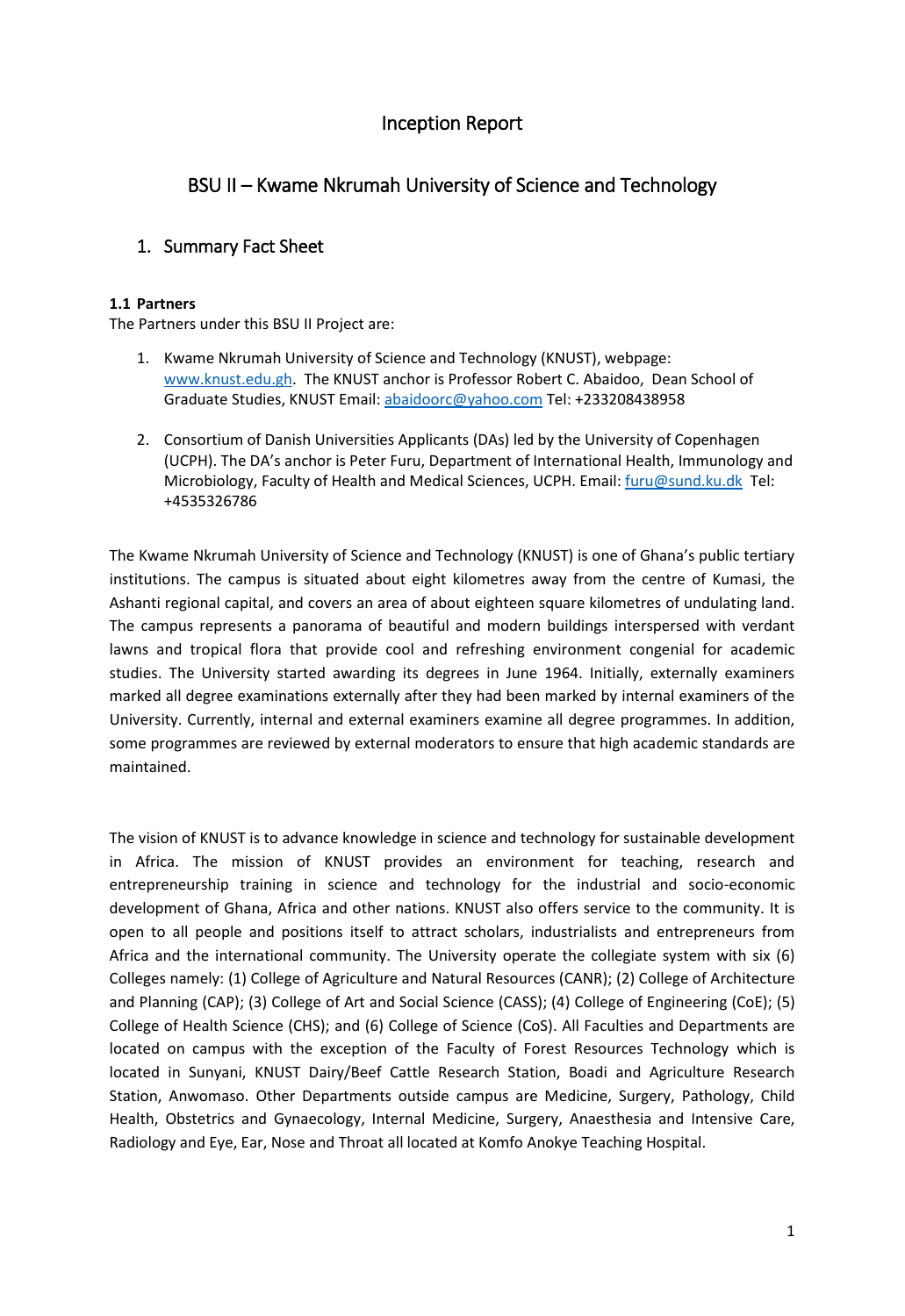#### **1.2 Project Duration**

BSU ll runs until November 2016. However, it is anticipated that the partnership will be continued beyond this phase in support of long-term institutional capacity building.

#### **1.3. Objectives**

The overall objective of the BSU II partnership between the KNUST and the DAs is to support KNUST in creating an enabling environment for high quality and relevant research; and research-based education that will promote sustainable technological and socio-economic development in Ghana and Africa. The specific objectives of this program are to (i) Strengthen KNUST's capacity to deliver quality research and promote postgraduate education and, (ii) Improve university-wide services and facilities that support research.

#### **1.4 Project themes, outputs and activities**

This project is organized in four work packages: Three thematic work packages (WP 1-3) and one cross-cutting WP (WP4) that relates to university-wide services and facilities that enhance efficiency of research delivery and ultimately the achievement of KNUST's vision. The three thematic WPs address the core thrust of KNUST's research mandate in all the 6 Colleges. These thematic WPs are: WP1 – Climate-smart Agriculture and Environmental Management (CSAEM); WP2 Entrepreneurship and Job Creation (EJC); and WP3 -Health Delivery Systems (HDS).

The BSU ll project will increase the capacity of KNUST staff to effectively conduct and disseminate research in the thematic research areas. The key outputs will be research proposals and dissemination products including manuscripts, PhD staff upgraded, strengthened PhD curricula and strengthened industry-academia linkages. In WP4, the key outputs will be improved administrative and financial grant management, postgraduate supervision processes, as well as university-wide, generic PhD course, library and laboratory facilities and services. The core activities include training and mentoring, conducting of pilot studies and provision of necessary hard and software solutions.

|                           | <b>KNUST</b> | <b>DA</b> | <b>Total</b> |
|---------------------------|--------------|-----------|--------------|
| WP 1- CSAEM               | 1.715.676    | 1.316.840 | 3.032.516    |
| $WP$ 2 - EJC              | 1.521.673    | 1.032.440 | 2.554.113    |
| WP 3 -HDS                 | 1.422.673    | 1.032.440 | 2.455.113    |
| WP 4 - USF                | 2.589.253    | 1.346.138 | 3.935.391    |
| Subtotal - Activities     | 7.249.275    | 4.727.858 | 11.977.133   |
| Inception phase           | 111.870      | 306.570   | 418.440      |
| <b>Coordination costs</b> | 579.942      |           | 579.942      |
| Overhead                  | 869.913      | 945.572   | 181.5485     |
| DFC expenses              | 99.000       |           | 99.000       |
| <b>External Audit</b>     | 90.000       | 20.000    | 110.000      |
|                           |              |           |              |
| Total                     | 9.000.000    | 6.000.000 | 15.000.000   |

#### **1.5 Budget Summary**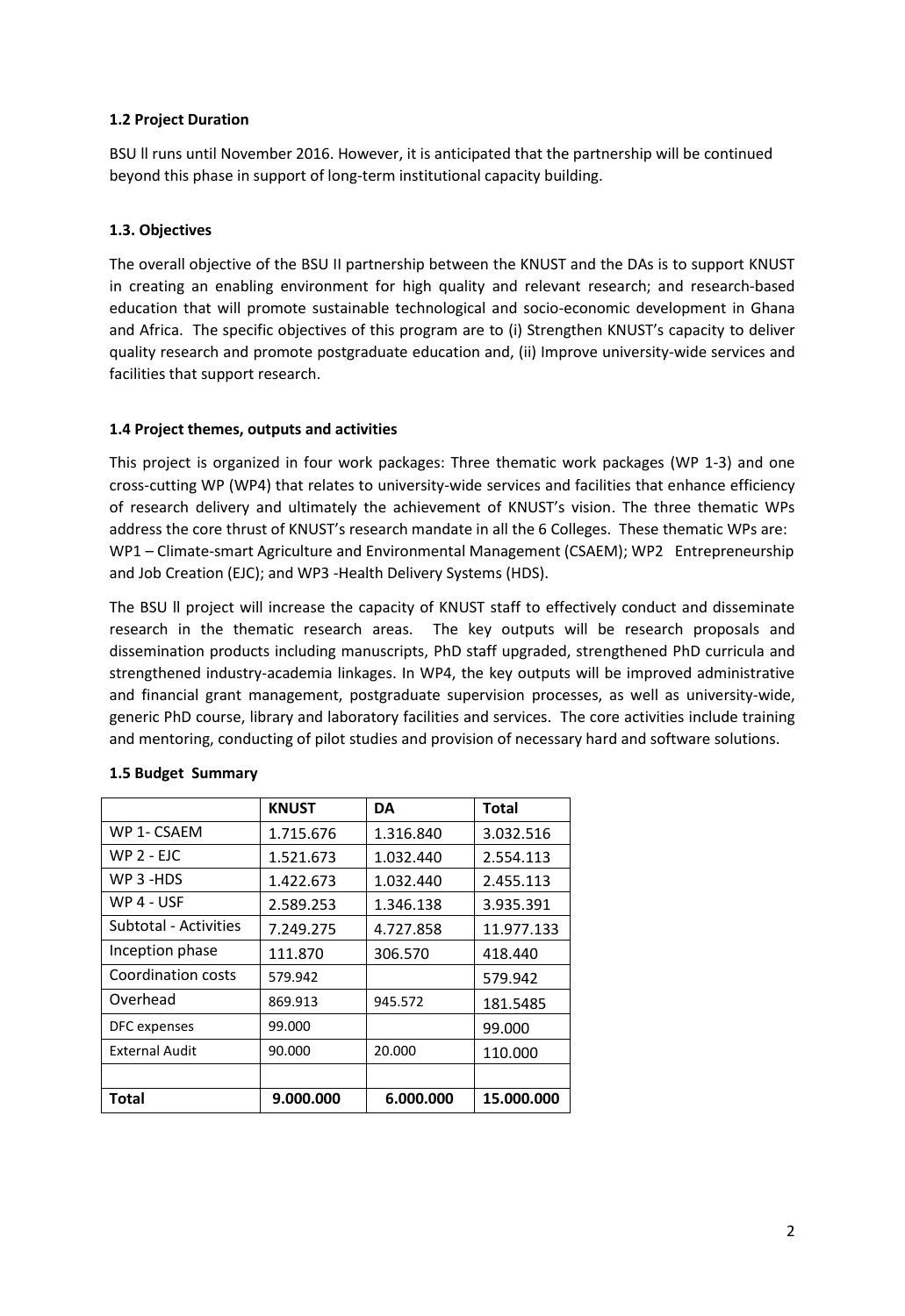## 2. Objectives, outcomes, outputs and activities

#### **2.1 Objectives**

KNUST's mission is "*to provide an environment for teaching, research and entrepreneurship training in science and technology for the industrial and socio-economic development of Ghana, Africa and other nations*". Its vision is to "*advance knowledge in science and technology for sustainable development in Africa"*. The BSU Program is central to achieving its mission and vision. KNUST envisages a continuation of the collaboration with DAs in BSU Phase I in supporting KNUST to create an enabling environment for conducting relevant and high quality research and research-based education that will promote sustainable technological and socio-economic development in Ghana and Africa. Specifically, this BSU II program aims at strengthening KNUST's capacity to deliver quality research and promote postgraduate education and, to improve university-wide services to facilitate effective mobilization and efficient use of research funds and access to improved laboratory and library services and facilities that support research.

#### **2.2 Outcome**

The BSU Program will strengthen and magnify KNUST's function as a node of innovation and knowledge production and contribution to the economic, social and political development of Ghana. The WPs have been organized to contribute to the development of skilled and motivated graduates who can contribute to the further development of their societies and address the challenges they face. Universities in Ghana are mandated to build human capacity and develop innovative solutions to address the many challenges the country faces. As a university of science and technology, KNUST is expected to provide solutions to the key development sectors in Ghana i.e. Agriculture, Education, Small-scale Businesses, Health and Environment. On this basis, this BSU II project has identified three thematic areas in tandem to the development needs of Ghana and also in line with KNUST's strategic mandate. Therefore, the interventions are expected to accelerated achievement of the KNUST's vision.

It is envisaged that KNUST by 2016 will have in place CSAEM research prioritization and quality monitoring, systems that that guide staff and students in identification of research problems, proposal development and curriculum revision. This prioritization will within the three sub-themes be captured as outcome 1.1 WP1 on CSAEM, as follows: (i) Climate-smart agriculture and agricultural water management – focusing on processes and interventions to enhance agricultural productivity of smallholder farming systems in Ghana (ii) Optimal and sustainable use of bio-resources – focusing on resource recovery and reuse from biowaste to enhance agricultural productivity and reduce environmental pollution and (iii) Ecosystems and natural resources management. At KNUST, research in CSAEM is a main mandate of 3 of the 6 colleges i.e. Agriculture and Natural Resources (CANR), Engineering (CoE) and Science (CoS). For achieving WP 2 (Entrepreneurship and Job Creation, EJC) outcomes, KNUST staff will be mentored to develop curriculum as well as strengthen entrepreneurship teaching and research based on academia-industry linkage models. WP2 on EJC aims at making KNUST highly responsive toward broader societal and market needs in research and economic development. Recognition of the need to 'restore confidence' and directly engage with external stakeholders through university-industry linkages is particularly important, and shows commitment to problem-based principles in promoting sustainable growth and employment. This is a core mandate of the College of Art and Social Sciences (CASS), CANR and college of Architecture and Planning (CAP). Within the implementation period WP3 (Health Delivery Systems, HDS) outcomes will include 20 additional KNUST staff being actively involved in HDS research in the three sub-theme areas and 1 more KNUST CoHS staff will be in the process of upgrading to PhD level. This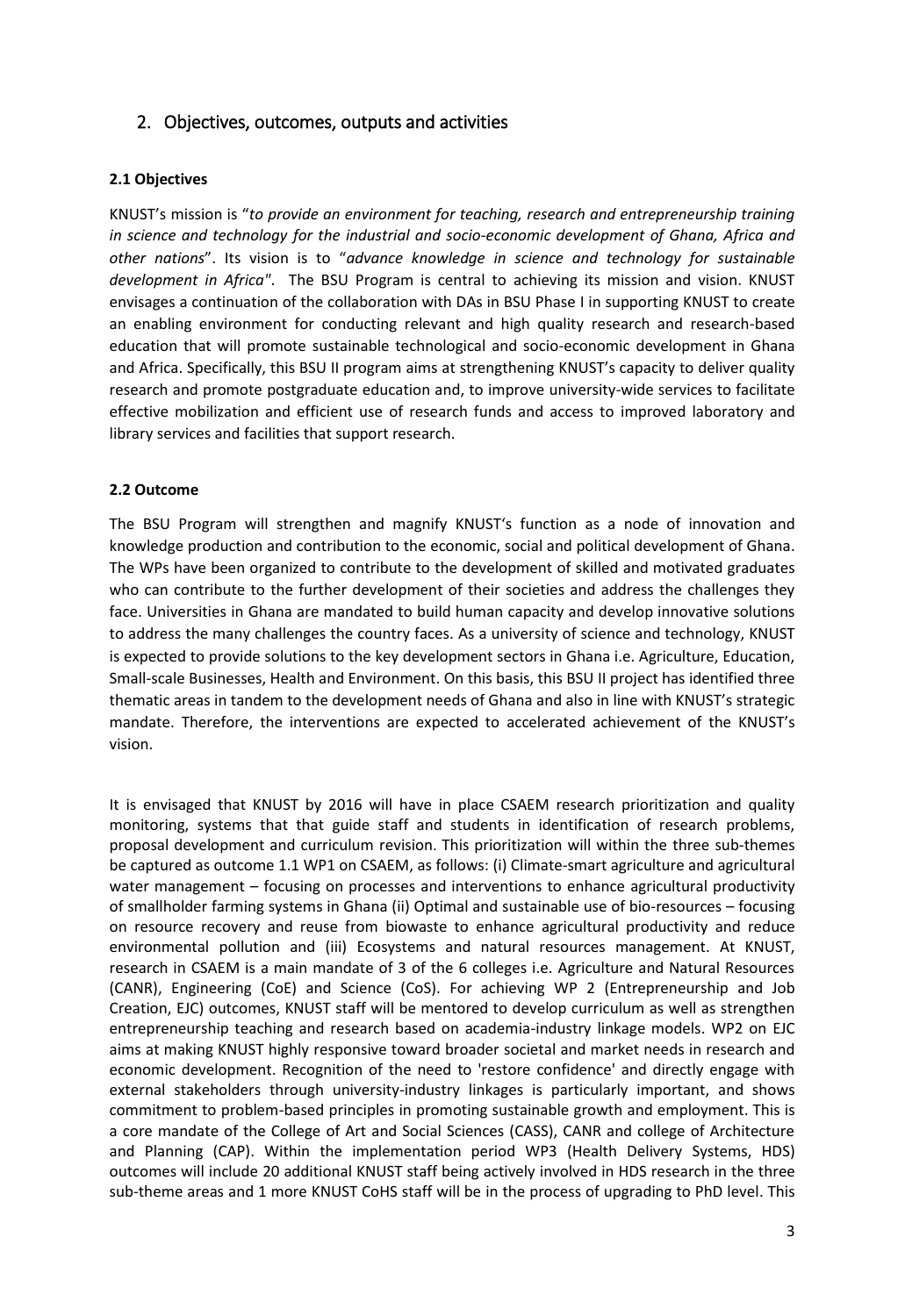will consequently enhance the KNUST's capacity to contribute to research and knowledge management for improved population health and health-care delivery that ensures equitable and accessible health-care provision. HDS will have 3 sub-themes (i) Water and sanitation (environmental health) (ii) Antibiotic and anti-malarial drug resistance (iii) Maternal and child health. At KNUST, this thematic area is the main mandate of 2 colleges i.e. College of Health Sciences (CoHS) and CoS. The outcome of the activities in WP4 is an enhanced capacity at KNUST to provide effective and timely grant management services and ensures improved transparency in grant management, and demonstrates timely delivery of financial reports; in addition, users of KNUST Central Library and Central Laboratory experience higher quality and efficiency of library services. Furthermore, KNUST will have improved quality of PhD research processes driven by availability of user friendly protocols and guidelines on PhD planning and career development skills graduation, and better, healthy supervisor-student relations.

#### **2.3 Key outputs and activities**

#### **2.3.1. Research processes**

Related to the envisaged outcomes KNUST will be more competitive internationally in research fundraising and conducting quality research in its core thematic research areas, if human resources are upgraded and infrastructural resources are strengthened and can be better coordinated. This is the rationale behind **training and mentoring staff** involved in CSAEM (WP1), EJC (WP2) and HDS (WP3) research **in the entire research process** focusing on: research proposal development, pilot studies, and manuscript writing (Output 1.1.1, 2.1.1 and 3.1.2) as well as **investing in library and laboratory facilities** (Output 4.2.1 and 4.2.2). Science is rapidly evolving hence the need for the capacity of KNUST researchers to be upgraded to effectively use the current research methodologies and techniques in the field, hence need for specialized short courses (Output 4.3.2; also in Output 1.1.1, 3.1.2). Almost all staff at KNUST who are involved in research also have a core mandate of teaching, which often outstretches them. BSU II will be a good opportunity to provide tailored support to these staff and enhance their individual and KNUST's reputation in new research and learning approaches including Problem-based learning. The Problem-based learning (PBL) will enhance PhD students understanding of how various aspects of sustainability are interrelated within a broader conceptual framework of sustainability and the mutual interaction of environmental, economic and social sustainability. In addition, it will offer them opportunity learn about how their teaching can transform traditional engineering and science education to interdisciplinary and integrated problem based learning for sustainable development.

The plan is to take a cohort of carefully selected participants, who are or will be KNUST staff with strong research ambitions, through the entire process, so no ad-hoc activities will be conducted. Three cohorts of 60 staff (20 each from CSAEM, EJC and HDS) will participate in the process, which is planned to take 1 year (see Gantt chart). No common parallel trainings will be conducted and synergies have already been created in the three WPs for common training (see Gantt chart). For example, the stakeholder workshop will be held in the same day, while some elements in the research process like research management will also be conducted in a common pool. The thrust will be on hands-on-training and mentoring, so that at the end, other than improved skills among participants, the participants will have products (concept notes in key research issues, proposals to submit for external funding and manuscripts to submit for journals publication).

#### **2.3.2. Facilities and support services**

A prerequisite for strengthened research processes will be the **good administrative and financial grant management support to researchers**. KNUST has a newly created Office for Grants and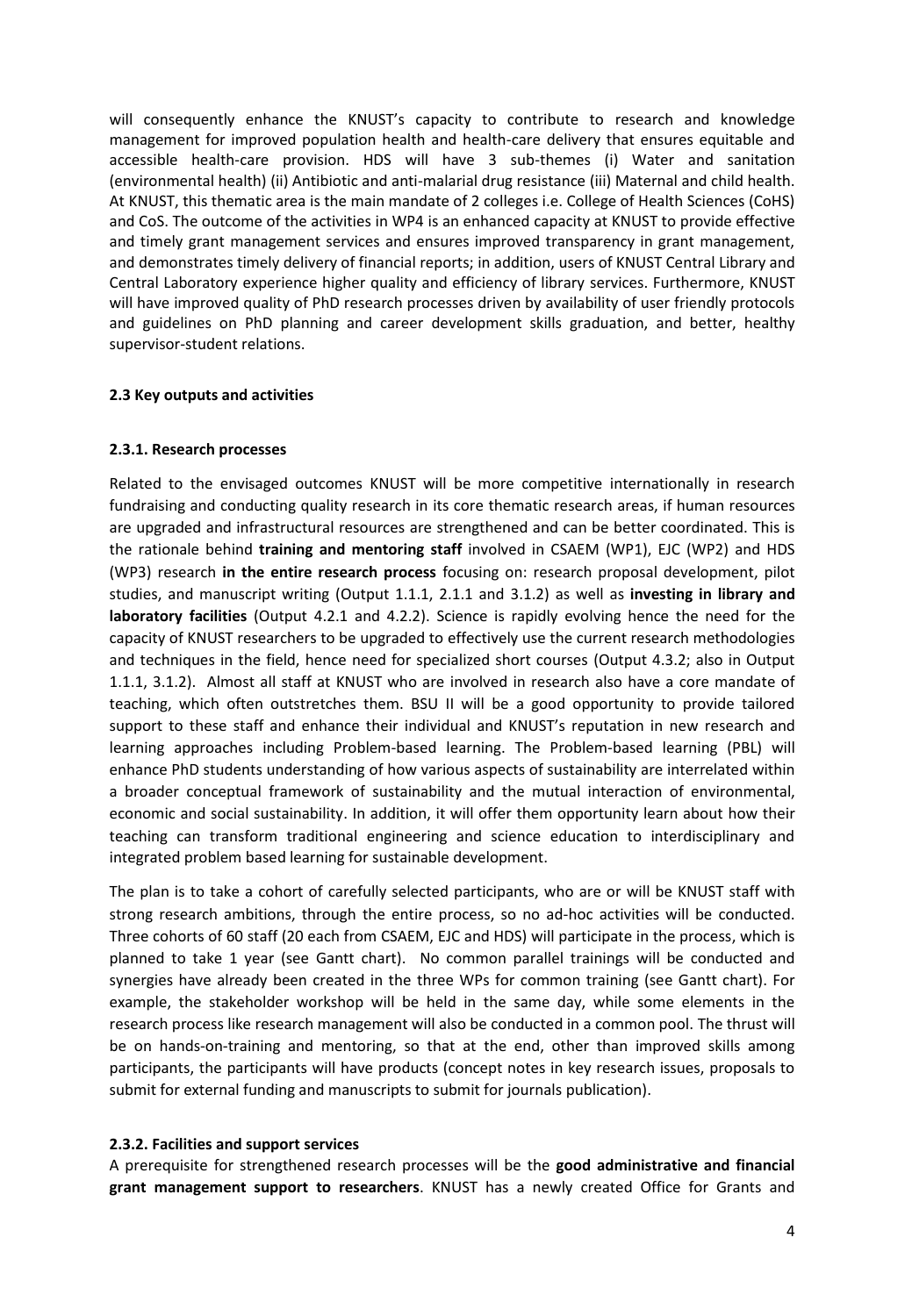Research (OGR). OGR needs strengthening and its functions decentralized to colleges so that it can support researchers in identifying and responding to calls for external funding and publications. Various projects have employed different Project Administrators, who are in charge of logistics and reporting to donors. However, most of them have no training of project administration and many reports are delayed or not up to required standards. This jeopardizes the potential successes in attracting future research funds. In addition, while finance officers in colleges continue to do financial management of projects, they need specific training on financial grant management. In BSU II, there is urgent need to train financial and administrative grant administrators as well as strengthening the OGR as explained in Output 4.1.1.

Additionally, investments in equipment like for example library and laboratory are needed but will be need-based especially to support the cohort of participants in their respective research process but also beyond meeting the needs of the broader KNUST research community.

Overall, the engagement from the DA in this area will be a mentoring and co-training approach to upgrade KNUST senior staff skills to conduct training with some support from DAs.

#### **2.3.3. Postgraduate Education and Research**

KNUST already offers Department-based PhDs. For example, the Department of Civil Engineering offers PhDs in Civil Engineering. However, there are growing demands from the industry for offering subject/theme specific research. In this regard, BSU II will pilot **3 new thematic-based PhD programs** under WP1 (PhD in Environmental Science Policy and Management) and WP2 (PhD Agriculture Business Management; and PhD Business Administration) as described in Output 1.1.1 and Output 2.1.2. The process will benefit from the already developed PhDs but the plan here will be ensure active participation from industry stakeholders. It is planned that the required curricula for the 3 PhDs will be developed and submitted for approval by end of the BSU II project.

An important aspect of postgraduate education and research is the strengthening and rationalization of **guidelines for postgraduate education**. KNUST needs university-wide guidelines for postgraduate research and supervision which clearly outline responsibilities for students and supervisors, quality requirements, and even a tracking progress so as to achieve problem oriented dissertations and high impact journal publications. The current guidelines are college based and many of them are drafts only except the composite one from College of Health Sciences. Furthermore, the School of Graduate Studies runs an ineffective manual system for tracking and monitoring thesis assessment. As a response to current challenges it is highly important to **equip staff who supervise postgraduate research with necessary tools and skills** through mentoring and training. In this regard, selected active supervisors will undergo training and mentoring (part of it done in Denmark) to improve their supervision skills. BSU II (Output 4.3.1.) will liaise with the School of Graduate Studies to strengthen and approve the guidelines, improve supervision skills and install an electronic tracking system for the PhD research thesis monitoring process

Universities with a large pool of postgraduate students offer methodology and analytical courses that help students conduct better research. These courses may include (i) Quantitative and Qualitative Research Methods (ii) Scientific and Academic (thesis) Writing (iii) Research Planning and Research Proposal Writing, (iv) Innovative Statistical and Modeling Techniques, (v) Effective Information Search and Management Strategies, and (vi) Problem-based Learning approaches. At KNUST, these courses have been developed and in many cases at department level. BSU II will support in packaging and **institutionalizing these university-wide courses so that every PhD student** will be mandated to do these courses as part of the PhD requirements. The plan is to start with the 5 courses and in subsequent BSU phases, the number will be added.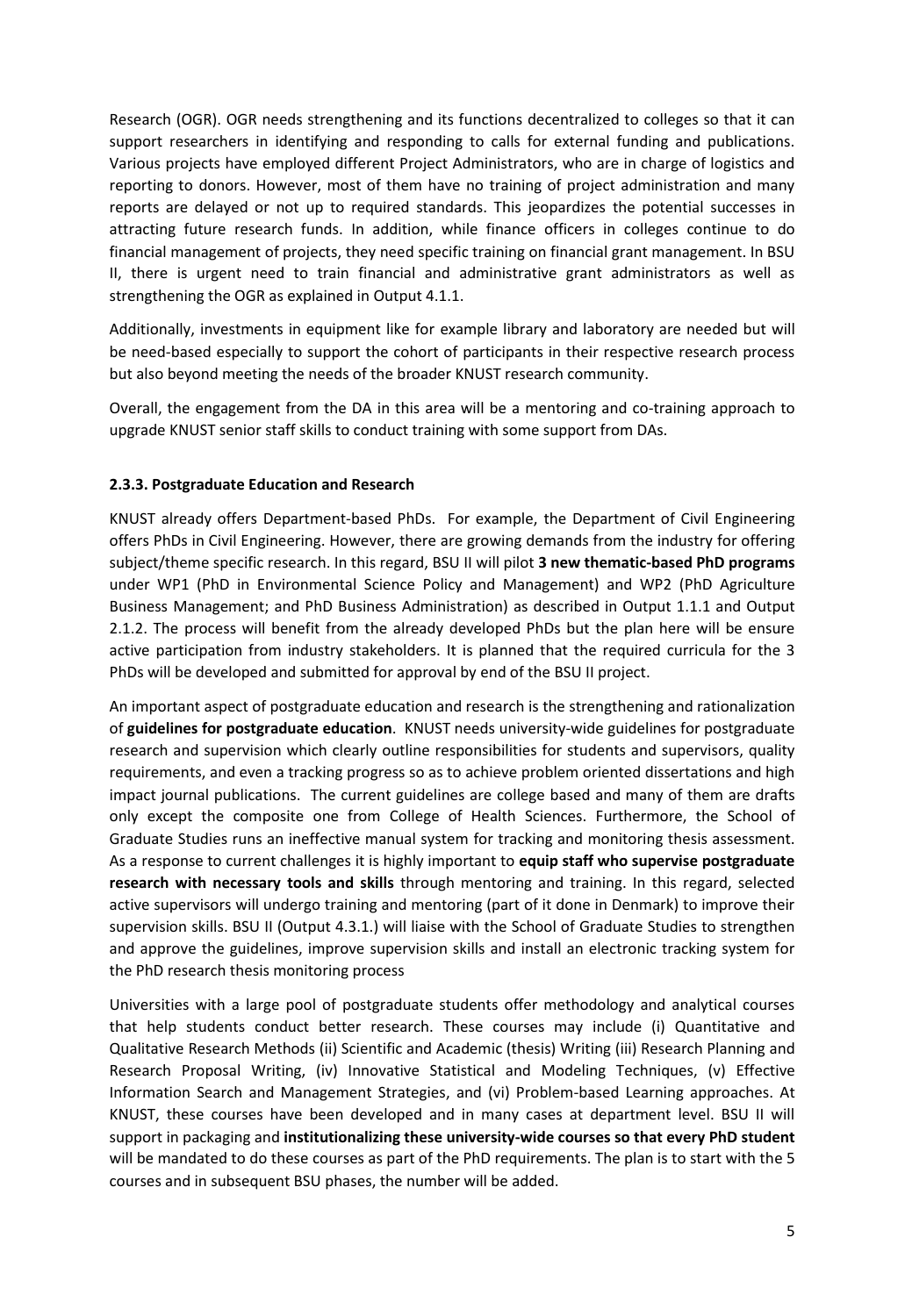#### **2.3.4. Staff Upgrading to PhD level**

The CoHS has made a specific request to upgrade some of its staff to PhD level. This direct PhD training for younger academic staff at CoHS will strengthen the human resource base and increase capacity that will translate local and international research to the benefit of Ghana. Initially, one PhD programme will prioritize one of the sub-themes identified under HDS and will register in KNUST and be co-supervised by Danish Universities. Research skills acquired during the PhD training will be applied in their own research and in teaching. We are aware that the PhD will not be completed under BSU II, but we have budgeted for the whole PhD Program (see Budget, Gantt chart).

## 3. Partnership Management and Governance

The overall management structure is illustrated in Figure 1 below.

The BSU ll KNUST partnership is headed by overall Anchors at KNUST and UCPH assisted by work package leaders and a project management support team responsible for cross-cutting day-to-day project communication, monitoring and management.

In total, the partnership covers four work packages each headed by a KNUST and DA leader who share the overall responsibility for carrying out, monitoring and reporting on the specific WP activities outlined in the Inception Report and for ensuring that specified outcomes and outputs are achieved. Their tasks also include, with advice from the coordinators, the drafting of terms of reference, and recruitment, briefing and debriefing of resource persons for specific assignments. Furthermore it is assumed that the WP leaders support the establishment and maintenance of synergies across the work packages.

To secure timely delivery of agreed inputs and services the partnership relies on committed team work between all DA and KNUST key resource persons, while in accordance with DFC's general conditions for BSU ll it is KNUST as the South partner who holds the overall and final responsibility for prioritizing, coordinating, reporting on and managing the partnership. It is the KNUST anchor and project management support staff who act as the primary entry points for communication with DFC. And it is the KNUST project management teams' responsibility to establish the guidelines and manage facility for easy upload and access to relevant documents including all core BSU ll KNUST and WP plans and reports from and for all key resource persons.

The WP teams (from DA and KNUST) will hold monthly meetings via Skype (or in Kumasi if the timing coincides with project activities), to assess progress according to their work plans and to adjust these where and whenever required. On a half-yearly basis these meetings will also serve the purpose to prepare the WP's input to the report to DFC that will be assembled and compiled by the project management support team. The Anchor team will have similar meetings quarterly to assess progress, and every half year to approve the financial and narrative reports before they are submitted to DFC.

At KNUST, the BSU II Project will be managed by a Steering committee (all KNUST staff listed below) and chaired by Prof. Robert C. Abaidoo) that reports to the Vice- Chancellor. The Steering Committee will have the responsibility for project implementation and financial management. The Project Management Committee will meet regularly to review and take major decisions especially in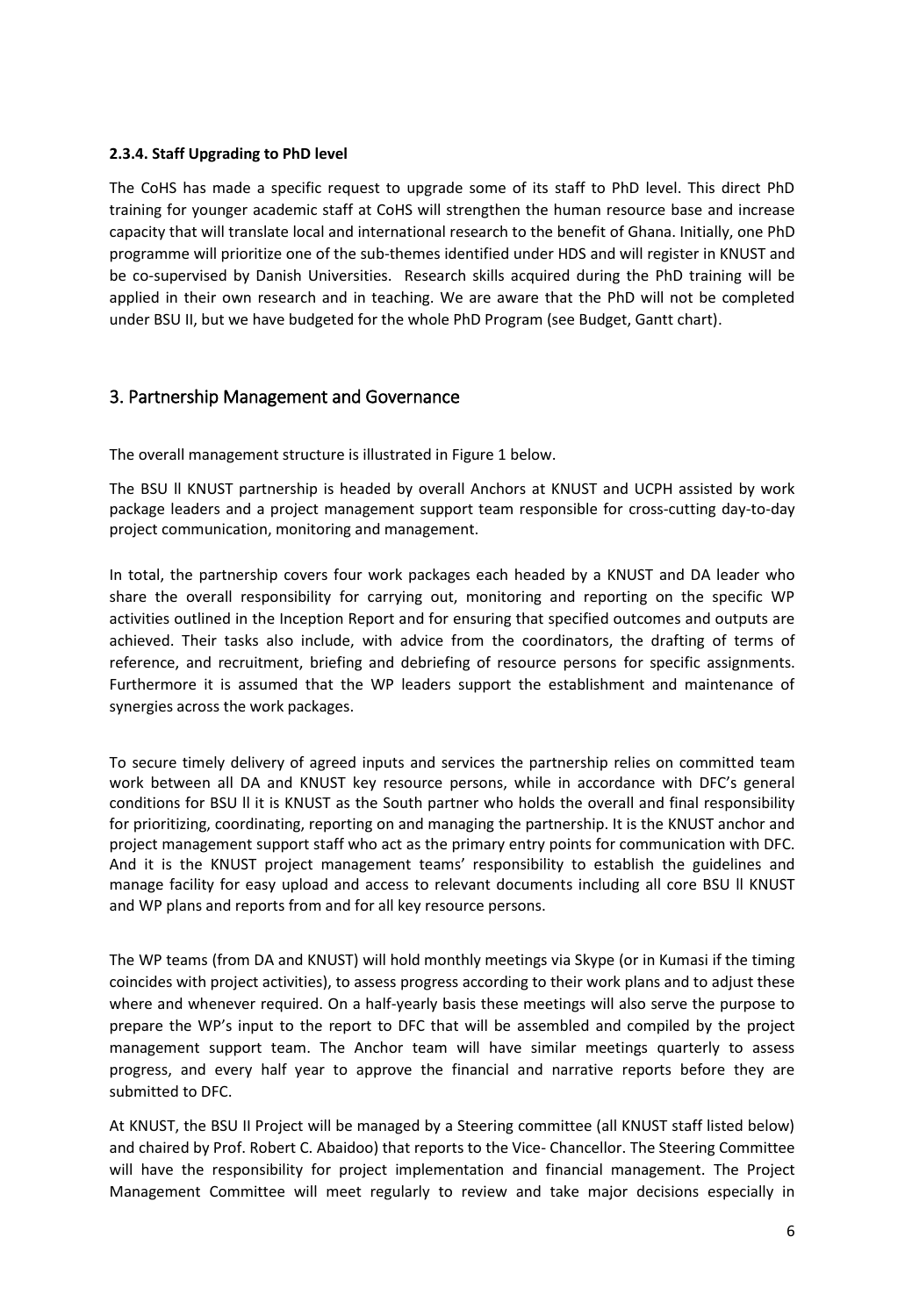connection with project progress, financial and procurement issues. The structure proposed is in tandem with KNUST's normal university management structure and BSU II management will follow the normal university decision making structure. The management and activity implementation processes will be administered to encourage female staff participation with the view increasing the visibility of University female research and administrative staff in the delivery of the University's main products. The two lead institutions will sign a contract with clear terms of references that will also spell out conflict resolution mechanisms.



Fig 1. BSU II KNUST Management Structure

#### 4. Risks and Mitigating Measures

- **Low motivation and commitment from participating staff**: Could be resolved through creating awareness so that staff recognize that the acquisition of skills is primarily to enhance their work performance and improve on their individual outputs in research. KNUST could also work out a sustainable rewarding system to motivate staff who spend additional man-hours implementing and contributing to BSU activities
- **Competition from other programs**: The project will be competitive (in terms of incentives and quality) to attract the best staff to participate.
- **Government research support and interference**: Expected that policy changes at government levels will not be a risk to the project implementation as KNUST is a government institution.
- **Age skewedness at the university** (gap between junior and retiring members of academic staff) causing lack of continuation – Now being addressed and partially resolved by the PhD scholarship and other interventions.
- **Delays in timely monitoring and reporting:** Programme support team providing timely guidance and reminders and WP leader teams responding accordingly.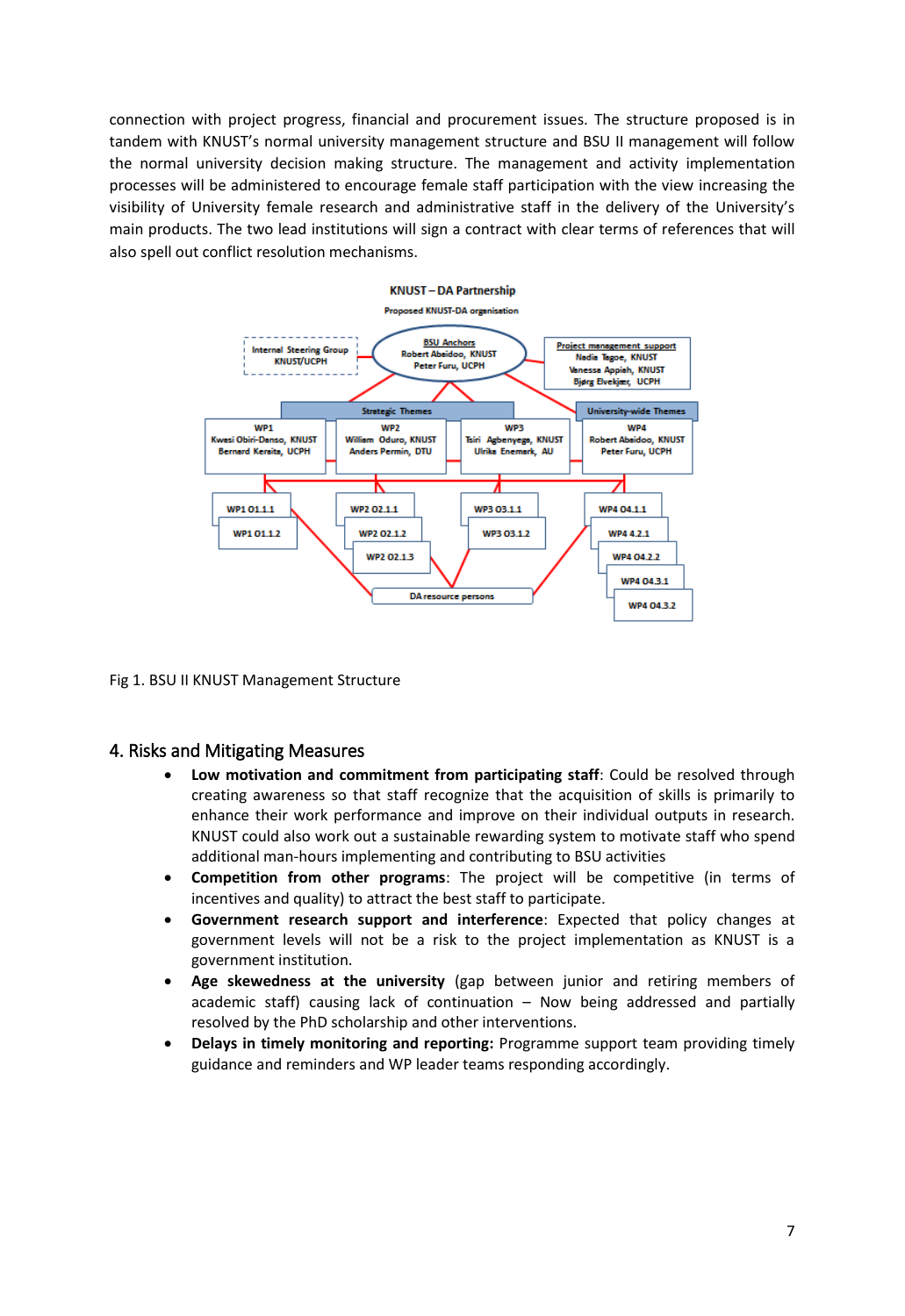# **5. Budget**

| <b>Summary KNUST-DA Budget</b> |                                                 |              |           |                  |
|--------------------------------|-------------------------------------------------|--------------|-----------|------------------|
|                                |                                                 | <b>KNUST</b> | <b>DA</b> | <b>Total</b>     |
|                                | Inception Phase                                 | 111870       | 306570    | 418440           |
| WP1                            | <b>CSAEM</b>                                    |              |           |                  |
| Output 1.1.1                   | <b>Research Development</b>                     | 1595676      | 1256840   | 2852516          |
| Output 1.2.1                   | PhD Program Development and Strngthening        | 120000       | 60000     | 180000           |
|                                | Sub total WP1                                   | 1715676      | 1316840   | 3032516          |
| WP <sub>2</sub>                | <b>JCE</b>                                      |              |           |                  |
| Output 2.1.1                   | Improved Skills in Research Development         | 1035673      | 832440    | 1868113          |
| Output 2.1.2                   | PhD Program Development and Strengthening       | 134000       | 70000     | 204000           |
| Output 2.1.3                   | Enhanced infrastructure for managing industry-  |              |           |                  |
|                                | academia relationship                           | 352000       | 130000    | 482000           |
|                                | Sub total WP2                                   | 1521673      | 1032440   | 2554113          |
| WP <sub>3</sub>                | <b>HDS</b>                                      |              |           |                  |
| Output 3.1.1                   | Staff Upgrading - PhD                           | 601000       | 220000    | 821000           |
| Output 3.1.2                   | Research Development                            | 821673       | 812440    | 1634113          |
|                                | <b>Sub-total WP3</b>                            | 1422673      | 1032440   | 2455113          |
| WP4                            | <b>University-wide services</b>                 |              |           |                  |
| Output 4.1.1                   | Grant management services available to project  |              |           |                  |
|                                | management and support staff in the Colleges    | 867000       | 490000    | 1357000          |
| Output 4.2.1                   | Improved access to online research              |              |           |                  |
|                                | publications and timely and effective library   |              |           |                  |
|                                | support services                                | 732000       | 180000    | 912000           |
| Output 4.2.2                   |                                                 |              |           |                  |
|                                | Good Laboratory Practices (GLP) system in       |              |           |                  |
|                                | place and operational at new central laboratory | 315000       | 221138    | 536138           |
| Output 4.3.1                   | Improved skills in PhD research supervision and |              |           |                  |
|                                | quality assurance                               | 373253       | 215000    | 588253           |
| Output 4.3.2                   | University-wide PhD courses institutionalized   | 302000       | 240000    | 542000           |
|                                | <b>Sub-total WP4</b>                            | 2589253      | 1346138   | 3935391          |
|                                |                                                 |              |           |                  |
|                                | <b>WP Activity Totals</b>                       | 7249275      |           | 4727858 11977133 |
|                                | Coordination cost (8 %)                         | 579942       | 0         | 579942           |
|                                | Overhead costs (12 / 20 %)                      | 869913       | 945572    | 1815485          |
|                                | <b>DFC</b> expenses                             | 99000        |           | 99000            |
|                                | <b>External Audit</b>                           | 90000        | 20000     | 110000           |
|                                |                                                 |              |           |                  |
|                                | <b>Total amount requested</b>                   | 9000000      | 6000000   | 15000000         |
|                                |                                                 |              |           |                  |